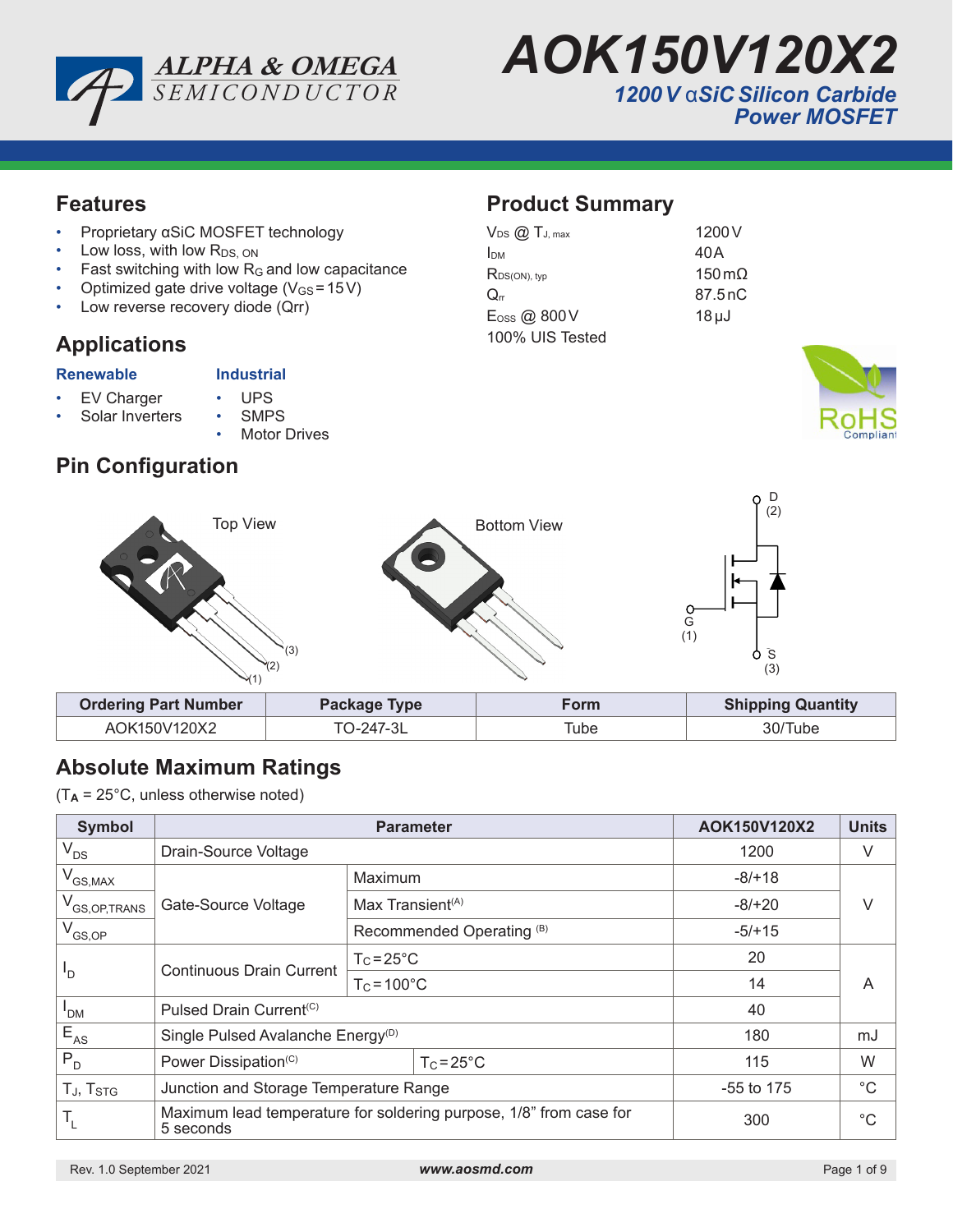

## **Thermal Characteristics**

| Symbol         | <b>Parameter</b>                              | AOK150V120X2 | <b>Units</b>  |
|----------------|-----------------------------------------------|--------------|---------------|
| Reja           | 「Maximum Junction-to-Ambient <sup>(E,F)</sup> | 40           | $\degree$ C/W |
| $R_{\theta$ JC | Maximum Junction-to-Case (G)                  |              | $\degree$ C/W |

## **Electrical Characteristics**

(T**J** = 25°C, unless otherwise noted)

| <b>Symbol</b>                                                                                             | <b>Parameter</b>                   | <b>Conditions</b>                                                                                      |                      | Min  | <b>Typ</b>     | <b>Max</b> | <b>Units</b> |
|-----------------------------------------------------------------------------------------------------------|------------------------------------|--------------------------------------------------------------------------------------------------------|----------------------|------|----------------|------------|--------------|
| <b>STATIC PARAMETERS</b>                                                                                  |                                    |                                                                                                        |                      |      |                |            |              |
| <b>BV<sub>DSS</sub></b>                                                                                   | Drain-Source Breakdown Voltage     | $I_D = 250 \,\mu A$ , $V_{GS} = 0 V$ , $T_J = 25^{\circ}C$                                             |                      | 1200 |                |            | $\vee$       |
|                                                                                                           |                                    | $I_D = 250 \mu A$ , $V_{GS} = 0 V$ , $T_J = 150^{\circ}C$                                              |                      |      | 1200           |            |              |
| I <sub>DSS</sub>                                                                                          | Zero Gate Voltage Drain Current    | $V_{DS} = 1200 V, V_{GS} = 0 V$                                                                        |                      |      |                | 100        | μA           |
| l <sub>GSS</sub>                                                                                          | Gate-Body Leakage Current          | $V_{DS} = 0 V$ , $V_{GS} = +15/-5 V$                                                                   |                      |      |                | ±100       | nA           |
| $\overline{V}_{GS(th)}$                                                                                   | <b>Gate Threshold Voltage</b>      | $V_{DS} = V_{GS}$ , $I_D = 3.9$ mA                                                                     |                      | 1.8  | 2.8            | 3.6        | V            |
| $R_{DS(ON)}$                                                                                              | Static Drain-Source On-Resistance  | $V_{GS} = 15V$ , $I_D = 3.9 A$                                                                         | $T_J = 25^{\circ}C$  |      | 150            | 195        | $m\Omega$    |
|                                                                                                           |                                    |                                                                                                        | $T_J = 150^{\circ}C$ |      | 210            |            |              |
| $g_{FS}$                                                                                                  | Forward Transconductance           | $V_{DS} = 20 V$ , $I_D = 3.9 A$                                                                        |                      |      | 5.7            |            | S            |
| $\sqrt{V}_{\text{SD}}$                                                                                    | Diode Forward Voltage              | $I_S = 3.9A$ , $V_{GS} = -5V$                                                                          |                      |      | $\overline{4}$ | 5          | $\vee$       |
| <b>DYNAMIC PARAMETERS</b>                                                                                 |                                    |                                                                                                        |                      |      |                |            |              |
| $\overline{C}_{\underline{\text{iss}}}$                                                                   | Input Capacitance                  |                                                                                                        |                      |      | 664            |            | pF           |
| $\overline{C}_{\underline{oss}}$                                                                          | <b>Output Capacitance</b>          | $V_{GS} = 0 V$ , $V_{DS} = 800 V$ , $f = 1 MHz$                                                        |                      |      | 42.2           |            | pF           |
| $\overline{C_{\rm rss}}$                                                                                  | Reverse Transfer Capacitance       |                                                                                                        |                      |      | 5.2            |            | pF           |
| $E_{\text{oss}}$                                                                                          | C <sub>oss</sub> Stored Energy     |                                                                                                        |                      |      | 18             |            | μJ           |
| $R_{G}$                                                                                                   | <b>Gate Resistance</b>             | $f = 1 MHz$                                                                                            |                      |      | 2.1            |            | Ω            |
| <b>SWITCHING PARAMETERS</b>                                                                               |                                    |                                                                                                        |                      |      |                |            |              |
| $\overline{Q}_{\underline{g}}$                                                                            | <b>Total Gate Charge</b>           |                                                                                                        |                      |      | 28.3           |            | nC           |
| $\overline{\mathsf{Q}}_{\underline{\mathsf{gs}}}$                                                         | Gate Source Charge                 | $V_{GS} = -5/+15 V$ , $V_{DS} = 800 V$ ,<br>$I_D = 3.9A$                                               |                      |      | 8.5            |            | nC           |
| $\overline{Q}_{\underline{gd}}$                                                                           | Gate Drain Charge                  |                                                                                                        |                      |      | 14.1           |            | nC           |
| $t_{D(0n)}$                                                                                               | Turn-On Delay Time                 |                                                                                                        |                      |      | 6.5            |            | ns           |
| $\mathfrak{t}_{\sf r}$                                                                                    | Turn-On Rise Time                  | $V_{GS} = -5 V/ + 15 V$ , $V_{DS} = 800 V$ ,                                                           |                      |      | 15.4           |            | ns           |
| $t_{D(off)}$                                                                                              | Turn-Off Delay Time                | $I_D = 8.5A$ , R <sub>G ON</sub> = 2Ω, R <sub>G OFF</sub> = 0Ω<br>$L = 120 \mu H$<br>FWD: AOK150V120X2 |                      |      | 8.7            |            | ns           |
| $t_{f}$                                                                                                   | Turn-Off Fall Time                 |                                                                                                        |                      |      | 9.3            |            | ns           |
| $\overline{E}_{\underline{on}}$                                                                           | Turn-On Energy                     |                                                                                                        |                      |      | 88             |            | μJ           |
| $\bar{\mathsf{E}}_{\mathsf{off}}$                                                                         | <b>Turn-Off Energy</b>             |                                                                                                        |                      |      | 23             |            | μJ           |
| $E_{\text{tot}}$                                                                                          | <b>Total Switching Energy</b>      |                                                                                                        |                      |      | 111            |            | μJ           |
| $t_{rr}$                                                                                                  | Body Diode Reverse Recovery Time   |                                                                                                        |                      |      | 39.5           |            | ns           |
| $(\bar{l}_{\underline{m}}% ,\bar{m}_{\underline{m}}% ,\bar{m}_{\underline{m}}% ,\bar{m}_{\underline{m}})$ | Peak Reverse Recovery Current      | $I_F = 8.5A$ , dl/dt = 1000A/us,<br>$V_{DS} = 800 V$                                                   |                      |      | $\overline{4}$ |            | A            |
| $\mathsf{Q}_{\mathsf{rr}}$                                                                                | Body Diode Reverse Recovery Charge |                                                                                                        |                      |      | 87.5           |            | nC           |

#### **Notes:**

A.  $t_{pulse}$  < 1 µs,  $f > 1$  Hz

- B. Device can be operated at VGS=0/15V. Actual operating VGS will depend on application specifics such as parasitic inductance and dV/dt but should not exceed maximum ratings.
- C. The power dissipation P<sub>D</sub> is based on T $_{\text{J(MAX)}}$ = 175°C, using junction-to-case thermal resistance, and is more useful in setting the upper dissipation limit for cases where additional heatsinking is used.
- D. L=5mH, I<sub>AS</sub>=8.5A, R<sub>G</sub>=25Ω, Starting T<sub>J</sub>=25°C. E. The value of  $R<sub>θJA</sub>$  is measured with the device in a still air environment

F. The R<sub>θJA</sub> is the sum of the thermal impedance from junction to case R<sub>θJC</sub> and case to ambient.

- $G$ . The value of R $_{\text{\tiny QUC}}$  is measured with the device mounted to a large heatsink, assuming a maximum junction temperature of T $_{\text{\tiny J(MAX)}}$ =175°C.
- H. The static characteristics in Figures 1 to 8 are obtained using  $<$  300 µs

pulses, duty cycle 0.5% max. I. These curves are based on  $R_{\theta\text{UC}}$  which is measured with the device mounted to a large heatsink, assuming a maximum junction<br>temperature of T<sub>J(MAX)</sub>=175°C. The SOA curve provides a single pulse

with  $T_A = 25^{\circ}$ C.

rating.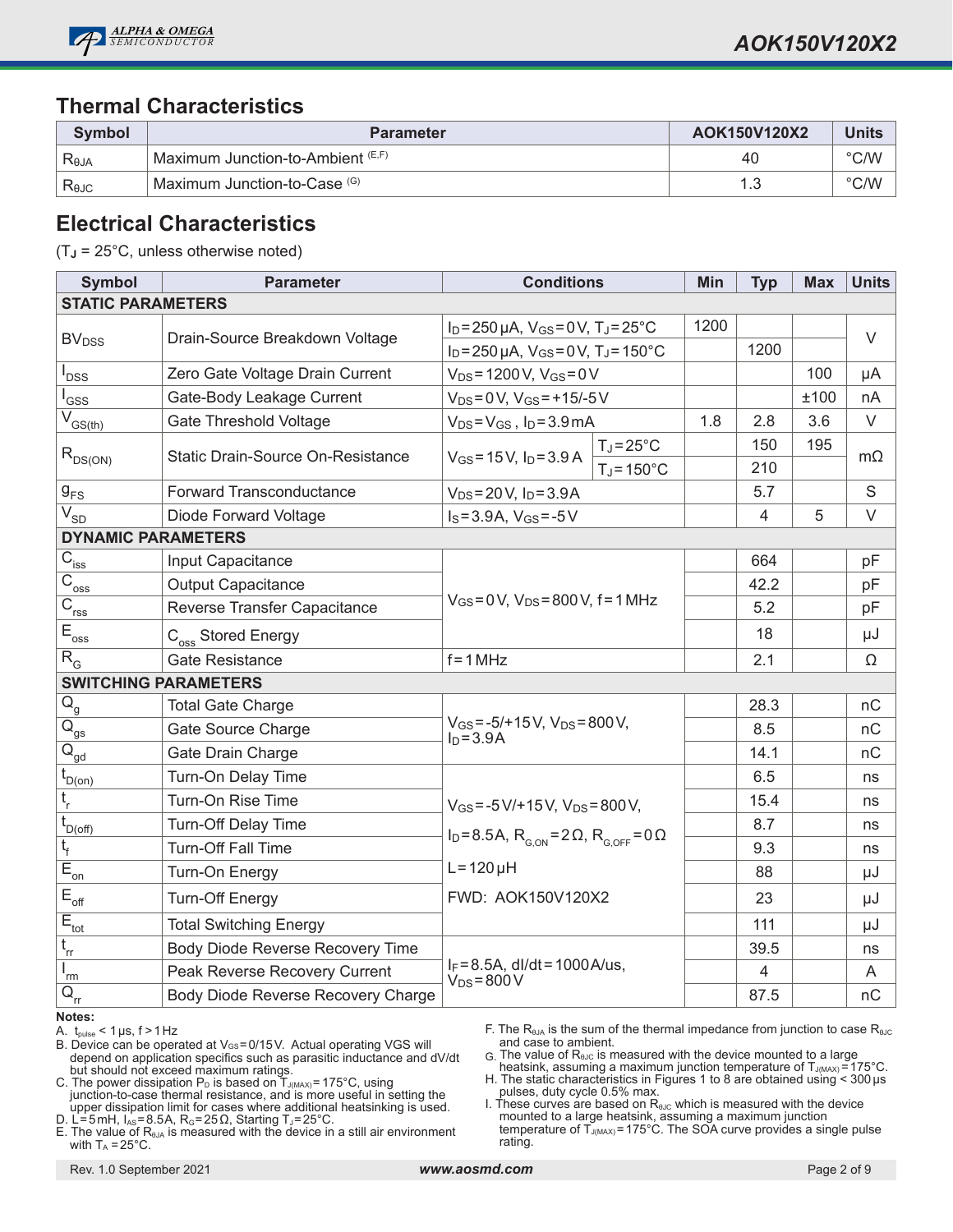# **Typical Characteristics and Thermal Characteristics**

30



**Figure 1. On-Region Characteristics T** $\mathrm{J}$  **= 25°C** 



**Figure 3. On-Resistance vs. Junction Temperature**



**Figure 5. Transfer Characteristics**





**Figure 6. Threshold Voltage vs. Junction Temperature**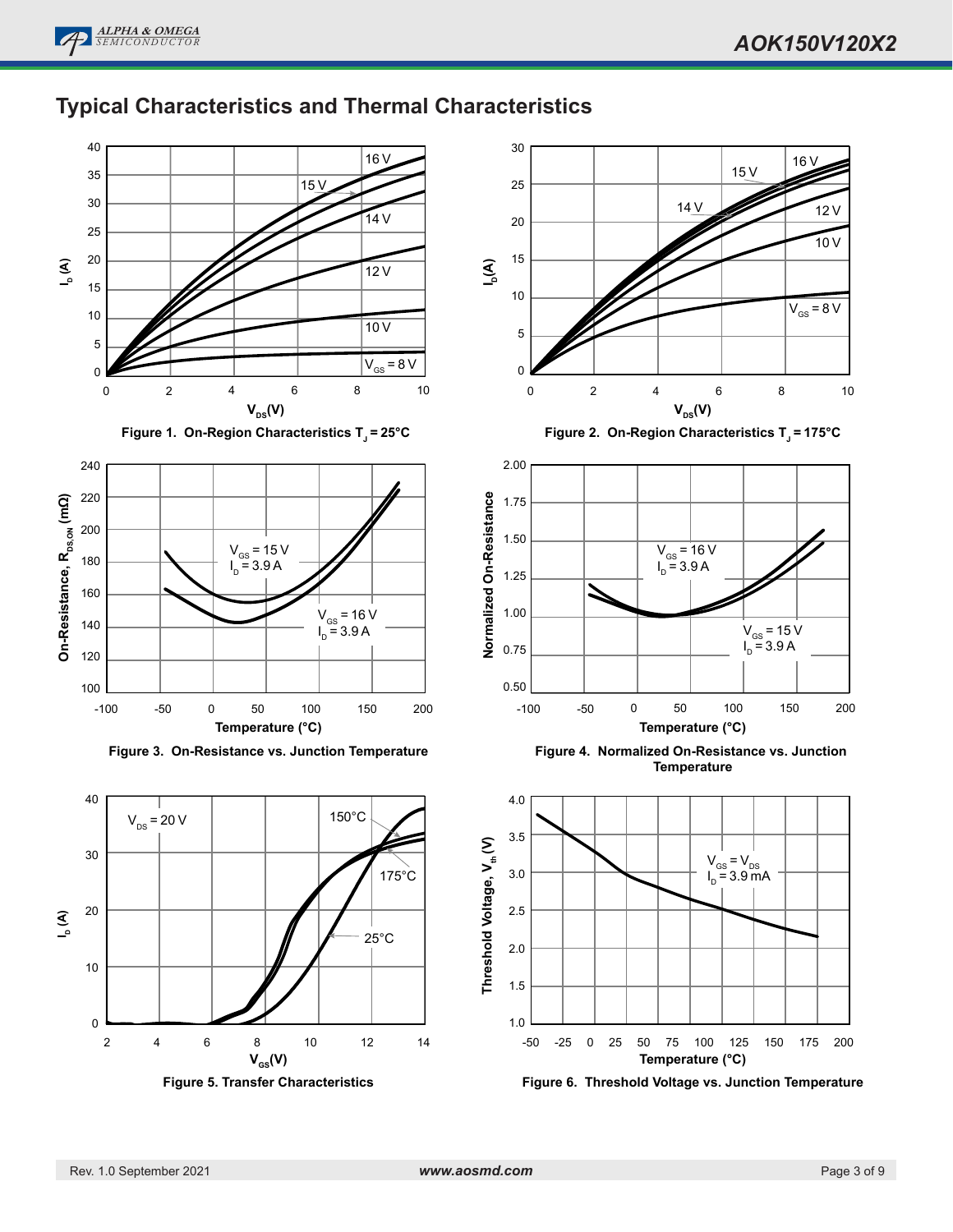## **Typical Characteristics and Thermal Characteristics** *(Continued)*

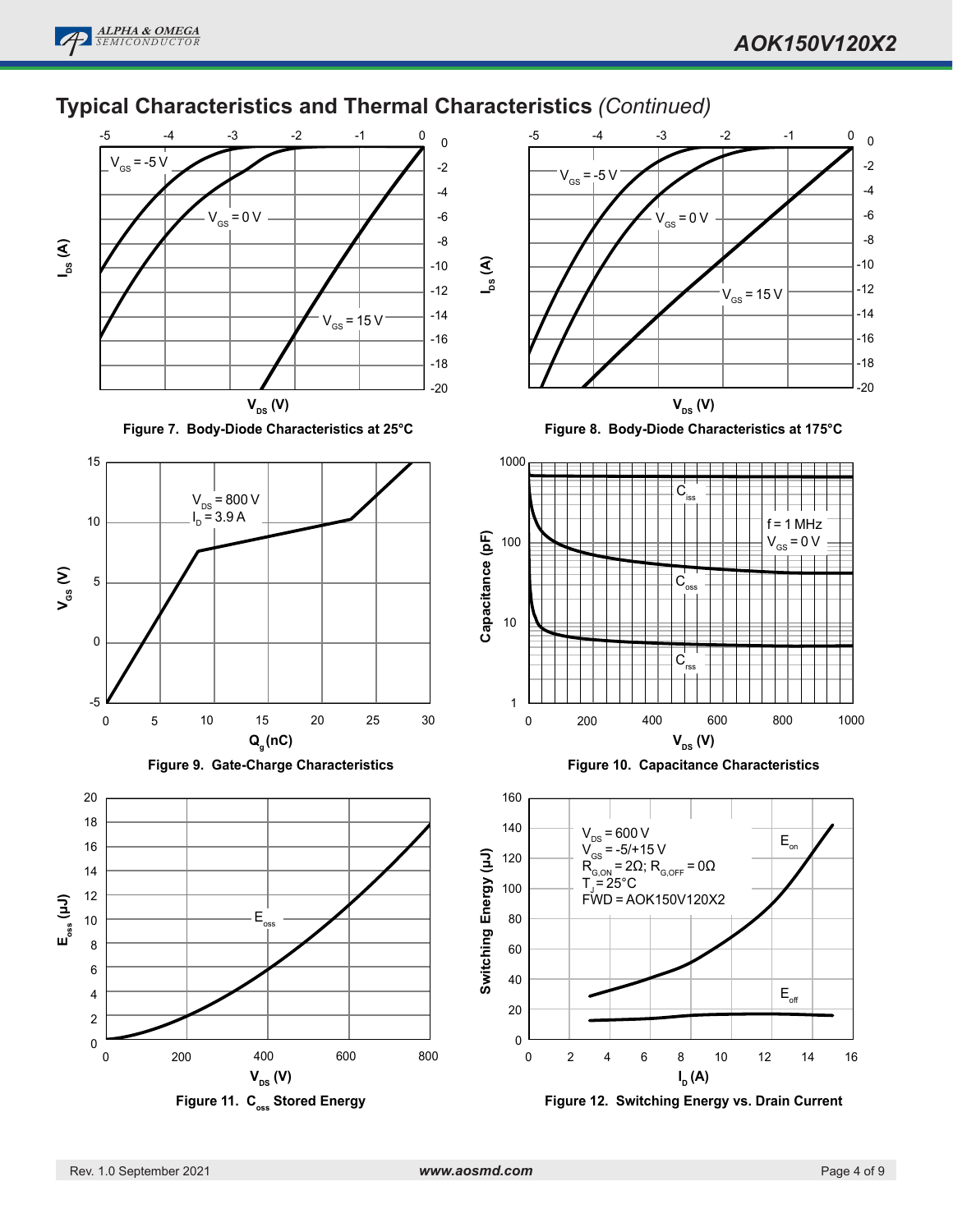

## **Typical Characteristics and Thermal Characteristics** *(Continued)*



**Figure 13. Switching Energy vs. Drain Current**







**Figure 17. Maximum Forward Biased Safe Operating (Note I)**



**Figure 14. Turn-On Energy and dV/dt vs. External Gate Resistance**

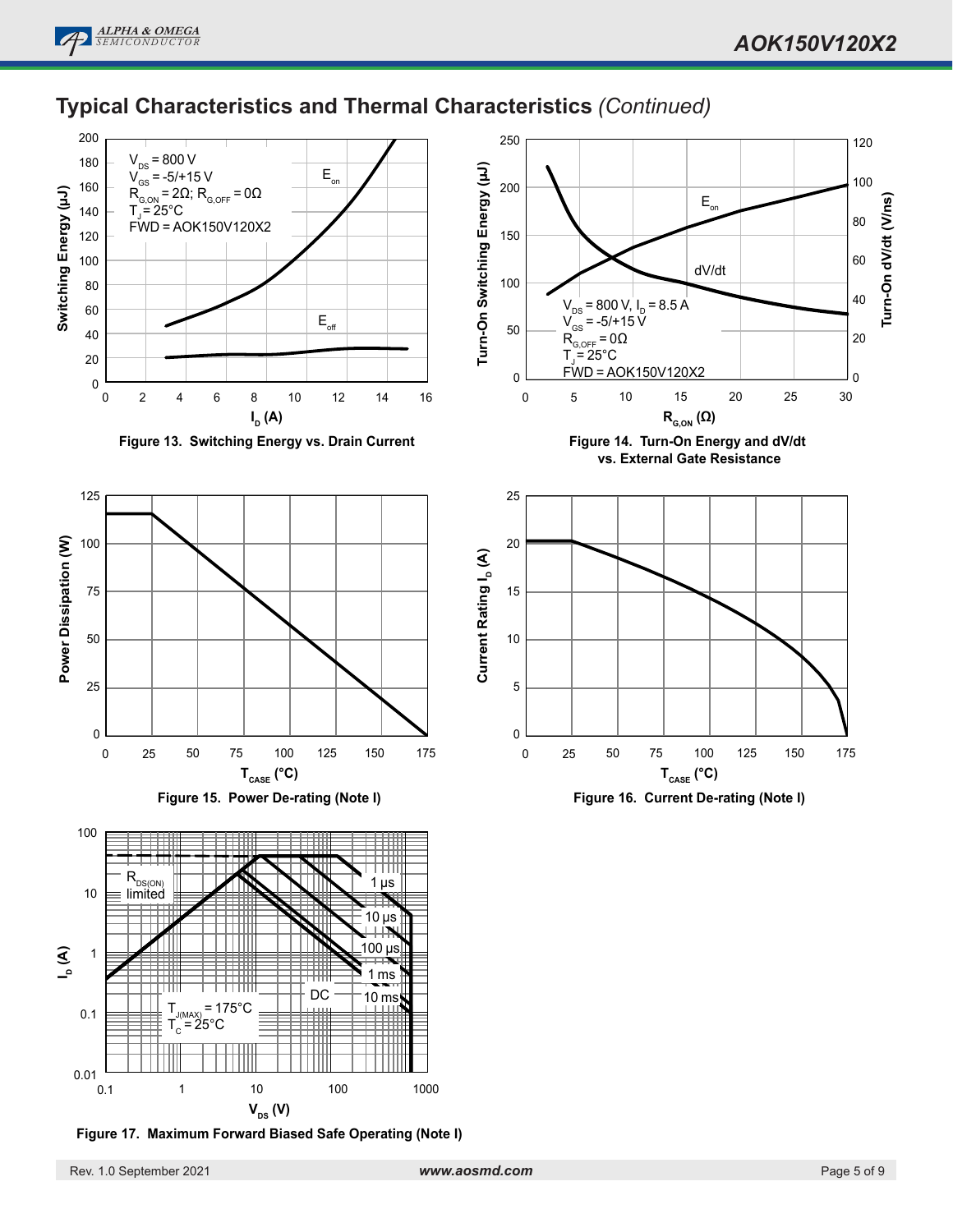## **Typical Characteristics and Thermal Characteristics** *(Continued)*



**Figure 18. Normalized Maximum Transient Thermal Impedance for AOK150V120X2 (Note I)**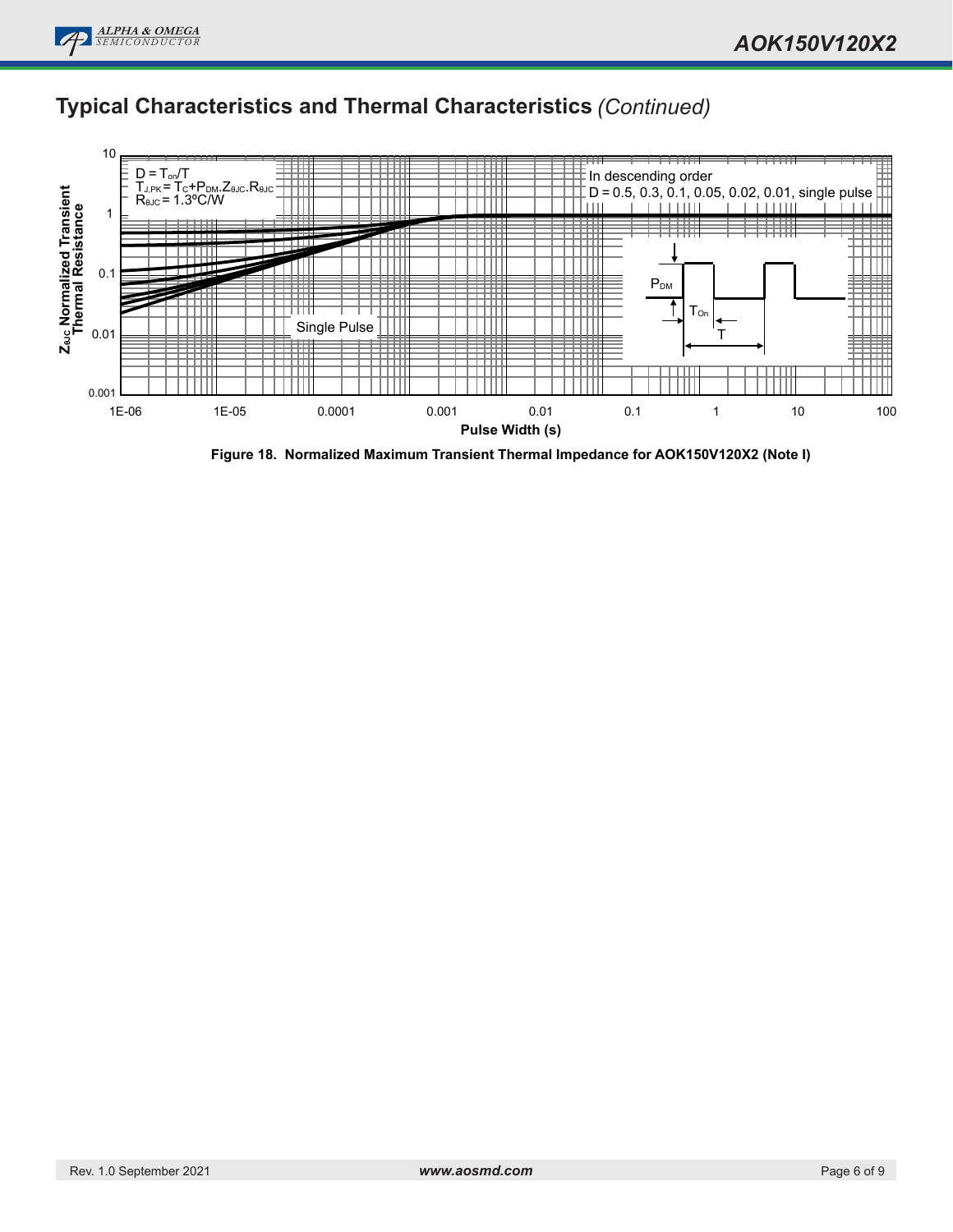# **Test Circuits and Waveforms**



**Figure 19. Gate Charge Test Circuits and Waveforms**



**Figure 20. Inductive Switching Test Circuit and Waveforms**



**Figure 21. Unclamped Inductive Switching (UIS) Test Circuit and Waveforms**



**Figure 22. Diode Recovery Test Circuits and Waveforms**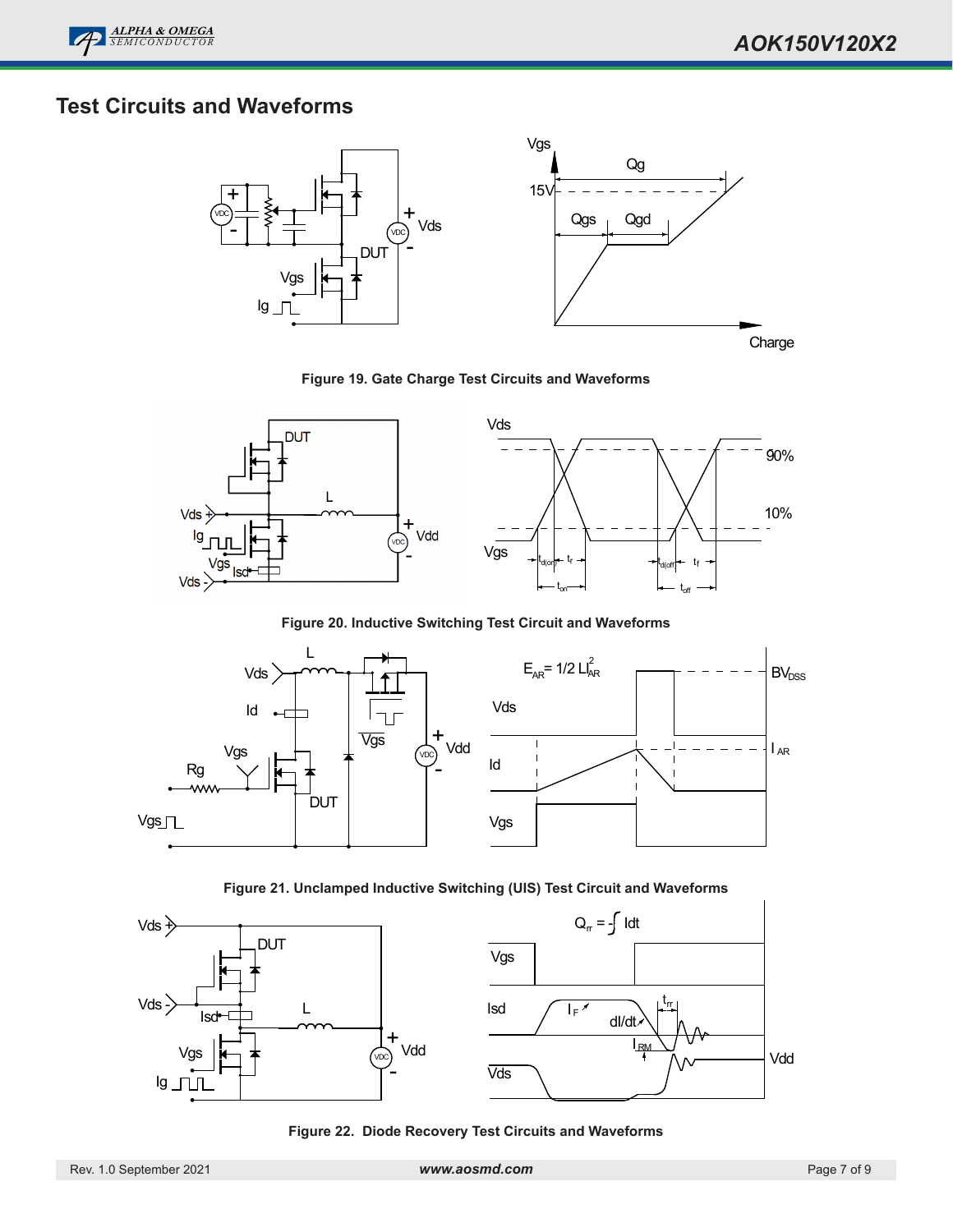----Ξ

-Ξ

 

Ξ

## **Package Dimensions, TO-247-3L**



**NOTE** 

- 1. PACKAGE BODY SIZES EXCLUDE MOLD FLASH AND GATE BURRS. MOLD FLASH AT THE NON-LEAD SIDES SHOULD BE LESS THAN 6 MILS EACH.
- 2. CONTROLLING DIMENSION IS MILLIMETER.
- CONVERTED INCH DIMENSIONS ARE NOT NECESSARILY EXACT.